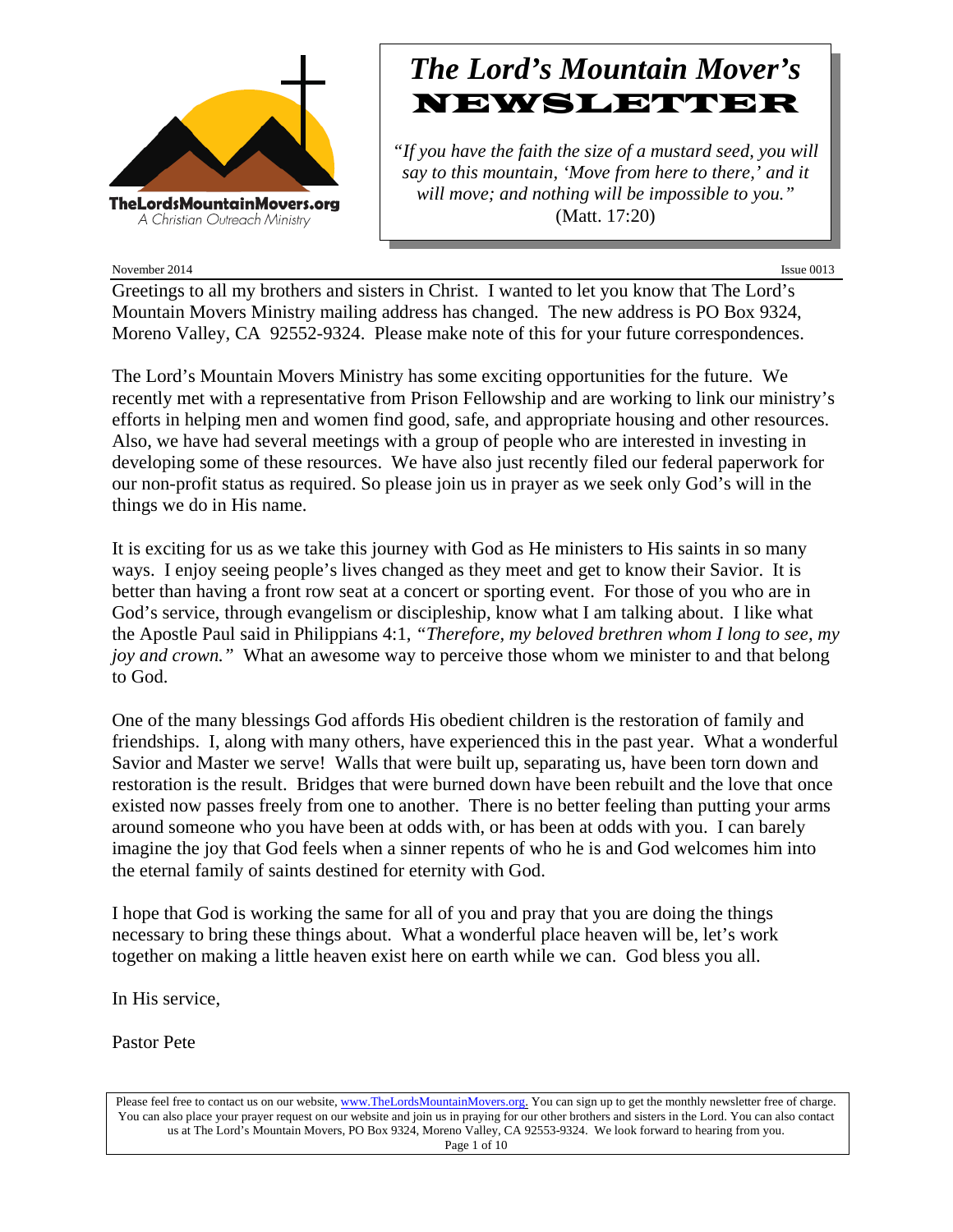

# THE WORD IN MOTION message

One of the most often quoted Old Testament verses is Jeremiah 29:11, *" For I know the plans that I have for you,' declares the LORD, 'plans for welfare and not for calamity to give you a future and a hope."* I have to admit that it is one of my favorites too.

My question to you is this, have you ever read the passage in Jeremiah that this verse comes from? I think we all know that the things we say to ourselves and others will have an impact in that moment and maybe in the future. But, what may have a greater impact is where and when those things are said. Proverbs 15:23 reads, *" A man hath joy by the answer of his mouth: and a word spoken in due season, how good is it!"* and Proverbs 25:11 reads, *"Like apples of gold in settings of silver is a word spoken in right circumstances."* These two verses show us the importance of where and when we say things. Knowing the emphasis that Proverbs puts on when and where we say things, then let's look at when and where Jeremiah made this proclamation from God to the nation of Israel.

The northern tribes, known as Israel, had systematically been taken captive by the Assyrians over several decades and replaced with foreigners. Now the southern tribes, known as Judah, were being conquered by the Babylonian King, Nebuchadnezzar. God's people and their kings had chosen time and time again to serve other gods instead of the one and only true God and now God was going to bring about the consequences for their disloyalty. You can imagine the chaos and heartache as families were dragged away and God's land, city, and temple were pillaged by outsiders.

It was in the midst of all this that God inspired the Prophet Jeremiah, who was still in Jerusalem at the time, to write and tell these captives that although they had abandoned God, God had not abandoned them. (Jeremiah 29:1) Besides the inspiring promise from God, *" For I know the plans that I have for you,' declares the LORD, 'plans for welfare and not for calamity to give you a future and a hope"* Jeremiah also related that there were some instructions for these captives to follow. I believe that these instructions were important to their welfare, both physically and spiritually. I also believe they are relevant to us today when we may face our consequences.

In verse 4 of Jeremiah chapter 29, we have a statement that could be unsettling if a person does not understand the nature and intentions of God. The verse goes like this, *"Thus says the LORD of hosts, the God of Israel, to all the exiles whom I have sent into exile from Jerusalem to Babylon."* Right away we see that God had a hand in this whole thing. He was not an innocent bystander, caught off guard with no knowledge of what was happening to His people. God "sent" Israel and Judah into captivity just like He had led them out of captivity from Egypt, led Abraham to the promise land, led Jesus into the wilderness to be tempted, and the Biblical examples are endless when it comes to the leading of God.

To me this knowledge is important because when it seemed by all accounts that Nebuchadnezzar was in control, we get a different perspective on the situation, as I am sure the recipients of this letter did. When we realize, or are reminded, that God is always in control of every situation it helps to keep, or get our perspective right. Even when our consequences are overwhelming and God seems to be distant, if not completely gone, we need to know He is there and in some way or another has His hand in it. This must have turned their heads from looking at their circumstances and back to thinking about God, the one they

Please feel free to contact us on our website, ww[w.TheLordsMountainMovers.o](http://www.thelordsmountainmovers.org/)rg. You can sign up to get the monthly newsletter free of charge. You can also place your prayer request on our website and join us in praying for our other brothers and sisters in the Lord. You can also contact us at The Lord's Mountain Movers, PO Box 9324, Moreno Valley, CA 92553-9324. We look forward to hearing from you. Page 2 of 10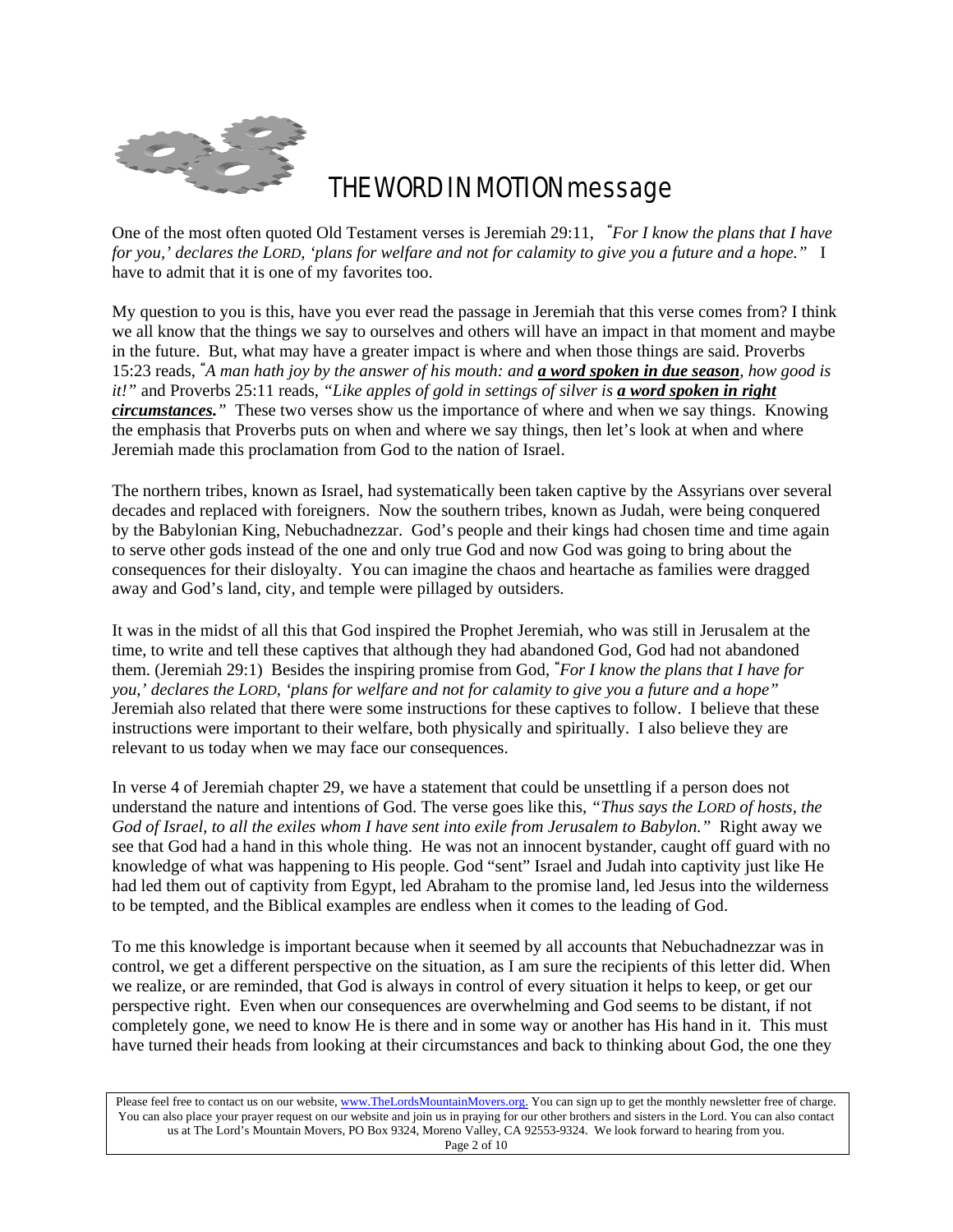had abandoned through their disobedience. Remember what God said in that verse we love to quote, *" For I know the plans that I have for you."*

The next thing God says to them is in verse 5, *"Build houses and live in them; and plant gardens and eat their produce."* Wait a minute, you mean this is going to last a long time? In God's divine wisdom, He knows how long our consequences need to be. I can remember many times in my past where I finally got caught and was facing my due punishment and cried out, "Okay I learned my lesson, I won't do it again." only to go out and do it, or something worse, again. I hadn't learned anything except that I got caught. I just wanted to avoid the consequences of my actions.

As painful as some consequences may be, it is important to stay put until we learn not to do the things we do. In Hebrews 12:11, it tells us, *"All discipline for the moment seems not to be joyful, but sorrowful; yet to those who have been trained by it, afterwards it yields the peaceful fruit of righteousness."* Two things stick out to me in his verse, "*those who have been trained by it"* and, *"it yields the peaceful fruit of righteousness."* You can't get stronger if you walk into the gym, and then walk right back out again. You have to spend some time there doing what is necessary to get the results you want. The same thing goes for growing stronger in spirit and character.

I also like the fact that in verse 5 it says, *"plant gardens and eat their produce."* Have you ever thought of being nourished in your consequences? Instead of thinking that you must be depleted and torn down, think of it as a time of nourishing. Remember what Hebrews 12:11 said was the result of being trained in our discipline is, *"it yields the peaceful fruit of righteousness."* We must also put some work in. You can't have fruit if there has not been some planting done first, amen!

Verse 6 gives more instructions to those in captivity, *"Take wives and become the fathers of sons and daughters, and take wives for your sons and give your daughters to husbands, that they may bear sons and daughters; and multiply there and do not decrease."* Not only did God want His children to be nourished through their captivity, He wanted them to grow. Remember that the nation of Israel entered Egypt with seventy people and left 400+ years later several million strong. Now I am not saying that every time we get in trouble we should get married or bear children that would be absurd. What I am suggesting is that while we are going through our correction that our Christ-character can grow beyond what it was when we began. Isn't that what God is trying to do, make us better? God forbid that we should leave our chastening the same as we entered it.

Our last instruction in this passage is in verse 7, *" Seek the welfare of the city where I have sent you into exile, and pray to the LORD on its behalf; for in its welfare you will havewelfare."* This would be contrary to everything the flesh would desire. Our attitude would be more like that of the Prophet Jonah where he would have rather seen the destruction of his enemies than see them change their ways. If you have ever been arrested or incarcerated, how hard was it for you to pray for those who now held you captive? Isn't that what God is telling His children to do? He says I want you to pray in a positive way for those who are administering my judgment upon you. He also says it will be better for us if we do. Talk about an exercise of the heart. Didn't Jesus pray for those who had just hung Him on the cross?

In verses 8 and 9 we have a warning, *" For thus says the LORD of hosts, the God of Israel, 'Do not let your prophets who are in your midst and your diviners deceive you, and do not listen to the dreams which they dream. For they prophesy falsely to you in My name; I have not sent them,' declares the LORD."* I believe all of us have experienced the negative influences that come to us in the midst of our consequences. Remember the bad advice that some of Job's friends gave him? The last thing we need to do is listen to

Please feel free to contact us on our website, ww[w.TheLordsMountainMovers.o](http://www.thelordsmountainmovers.org/)rg. You can sign up to get the monthly newsletter free of charge. You can also place your prayer request on our website and join us in praying for our other brothers and sisters in the Lord. You can also contact us at The Lord's Mountain Movers, PO Box 9324, Moreno Valley, CA 92553-9324. We look forward to hearing from you. Page 3 of 10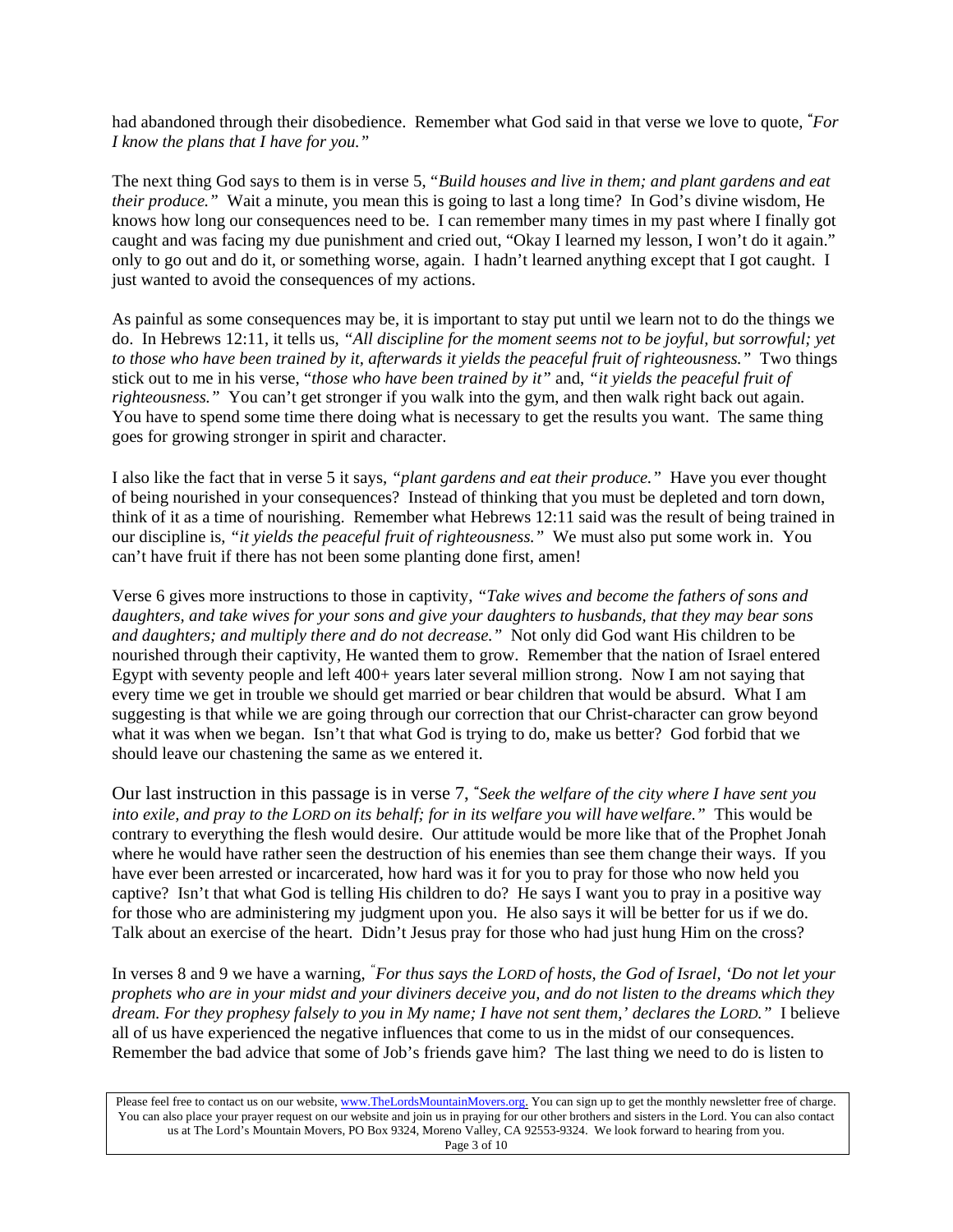bad advice and become our own worst enemy when God is trying to correct us. Wasn't it bad advice that we followed in the first place?

Lastly Jeremiah writes, *"For thus says the LORD, 'When seventy years have been completed for Babylon, I will visit you and fulfill My good word to you, to bring you back to this place."* There is an end in sight, a light at the end of the tunnel. Although the process of being sanctified goes on, God's chastening does not last forever but the Christ-like character it develops will last for eternity. Know that there will be times of correction, but also know it will not last. God is wiser than we can even comprehend; He knows how long our chastening should be. Also, be where you are supposed to be when God is ready to lead you back. Trust Him in the work He is doing in you and in others.

The next time you, or someone you know, is going through a period of chastening go ahead and quote Jeremiah 29:11, but don't forget to relate the things that come before it. That it is about knowing that God has purposed this. That it may take a while and that we can be nourished through it all with a little work on our part. Also look at the consequence as a chance to grow spiritually, invest in that aspect of the consequence and you will be investing into yourself and your future. Take the opportunity to pray in a positive way, it may change your heart about God, your situation, and yourself. Remember to only listen to those things you know come from the mouth of God. Study His word and receive only godly counsel.

Lastly, do not be overcome with the circumstances you are in. Trust that God will one day, in His timing, bring you out of that situation. Don't run from the chastening of God or you may not hear Him calling you back to better times and better things.

In closing I leave you with this, God said, *" For I know the plans that I have for you,' declares the LORD, 'plans for welfare and not for calamity to give you a future and a hope."* Have a great month and may God bless your richly in the knowledge of Him and the One whom He sent.

*Pastor Pete*

# BE A BARNABAS (Acts 4:36)

*"I will sing of loving-kindness and justice, To You, O Lord, I will sing praises. I will give heed to the blameless way. When will You come to me? I will walk within my house in the integrity of my heart. I will set no worthless thing before my eyes; I hate the work of those who fall away; It shall not fasten its grip on me. A perverse heart shall depart from me; I will know no evil."* Psalm 101:1-4

Being a Barnabas is all about being an encourager. It is not always easy to do the right thing and for it to be perceived as something encouraging, especially when dealing with the sins of those around you as God calls you to be separate from them.

This Psalm is believed to have been written by David, whom we know both struggled with his own sin and the sin of others within God's kingdom. David loved to sing praises to God and here he is praising God for those whose way is blameless. Please take the time to read the rest of this Psalm. Notice how David really focused on the integrity both within himself, those in his service and the kingdom of God. David didn't have a perfect track record, nor do any of us. But his focus was consistently brought back to do the right thing in the sight of the Lord. He also didn't want to keep company with those who had fallen

Please feel free to contact us on our website, ww[w.TheLordsMountainMovers.o](http://www.thelordsmountainmovers.org/)rg. You can sign up to get the monthly newsletter free of charge. You can also place your prayer request on our website and join us in praying for our other brothers and sisters in the Lord. You can also contact us at The Lord's Mountain Movers, PO Box 9324, Moreno Valley, CA 92553-9324. We look forward to hearing from you. Page 4 of 10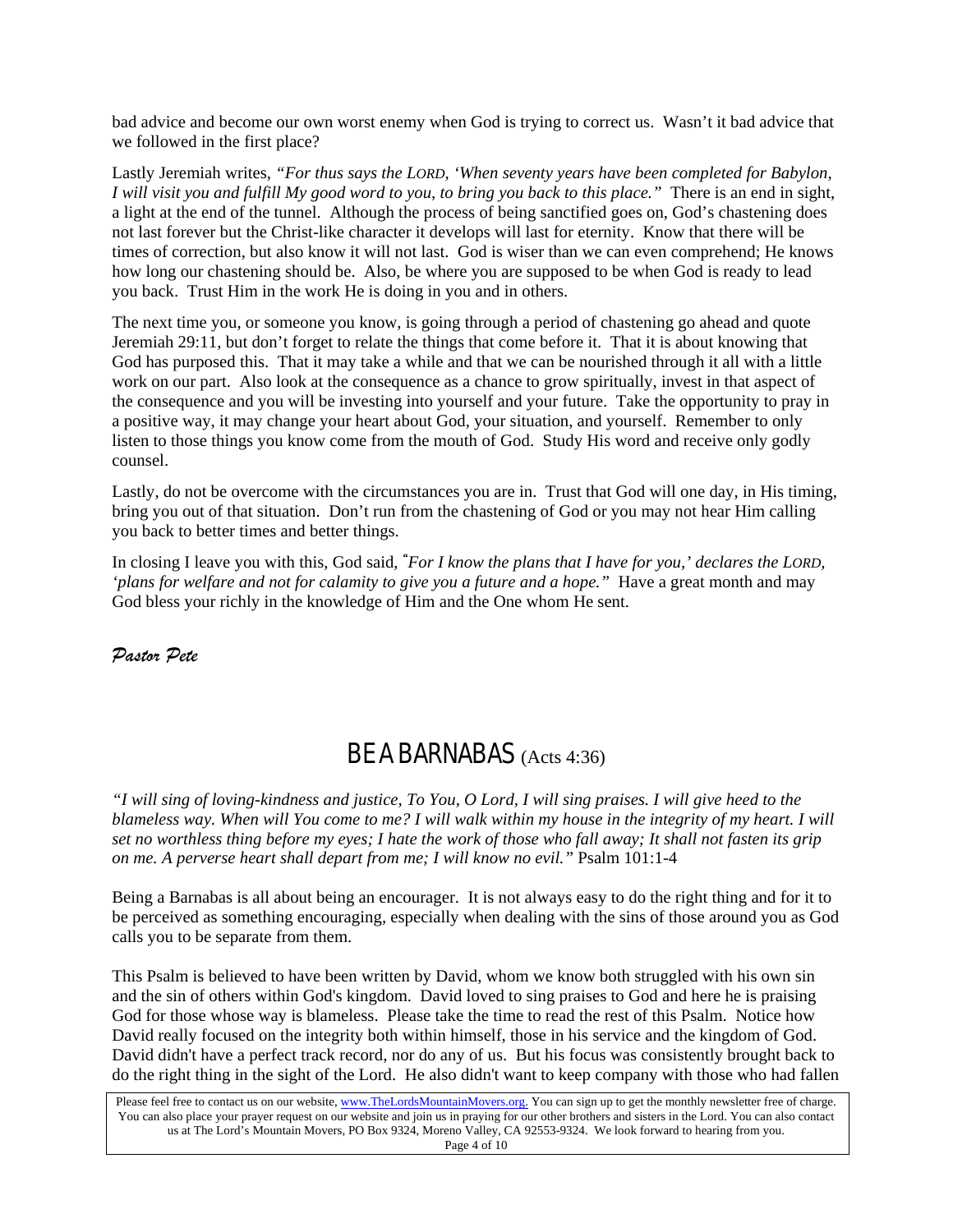away from the things of God. We know a little leaven, leavens the whole lump. That bad morals corrupt good company. So while it may be perceived by some as a harsh thing, as a follower of Jesus, we need to make the right steps in maintaining a way that is pleasing to our Lord. Even as far as cutting some off for a time, until God grants them repentance. This is done, not only so we can have a solid and strong walk in the public eye, but also within the privacy of our own homes. God wants His people to be pure so that His kingdom will flourish, having nothing to hinder the prayers or desires of His people.

God's mercy cannot be separated from His justice. There is a right time for both. This month, sing with praise and thanksgiving for God who has pulled you out of darkness and into His wonderful light. Be patient with those who have not gotten to that point yet. Separate yourselves from those who are fallen away, always being ready to restore them when they return. And encourage your fellow brothers and sisters to stand in a way that is pleasing in the sight of the Lord that His people may continue to be blessed!

Be blessed in Him,

# *Brother Daniel Rodney*

We here in America forget that people are dying for their faith in Jesus Christ. Most of us cry persecution at the littlest things. Here is an example of Biblical persecution going on today.

I just received this prayer request from Samaritan's Purse who is ministering to those in Iraq. This is firsthand information as to what is happening in Iraq and how all Christians need to be in prayer! Please pray and pass it along. We are living in dark and very challenging times.

# **Urgent prayer request from Samaritan's Purse**

Dear Friends, last month the following text message was received from Sean Malone who leads Crisis Relief International (CRI).

**"We lost the city of Queragosh (Qaraqosh). It fell to ISIS and they are beheading children systematically. This is the city we have been smuggling food too. ISIS has pushed back Peshmerga (Kurdish forces) and is within 10 minutes of where our CRI team is working. Thousands more fled into the city of Erbil last night. The UN evacuated its staff in Erbil. Our team is unmoved and will stay. Prayer cover needed!"**

**Please pray sincerely for the deliverance of the people of Northern Iraq from the terrible advancement of ISIS and its extreme Islamic goals for mass conversion or death for Christians across this region. May I plead with you not to ignore this email. Send it to as many people as possible. Send it to friends and Christians you may know. Send it to your prayer group. We need to stand in the gap for our fellow Christians.**

*"He will cover you with his feathers, and under his wings you will find refuge; his faithfulness will be your shield and rampart".* Psalm 91:3-5

Please feel free to contact us on our website, ww[w.TheLordsMountainMovers.o](http://www.thelordsmountainmovers.org/)rg. You can sign up to get the monthly newsletter free of charge. You can also place your prayer request on our website and join us in praying for our other brothers and sisters in the Lord. You can also contact us at The Lord's Mountain Movers, PO Box 9324, Moreno Valley, CA 92553-9324. We look forward to hearing from you. Page 5 of 10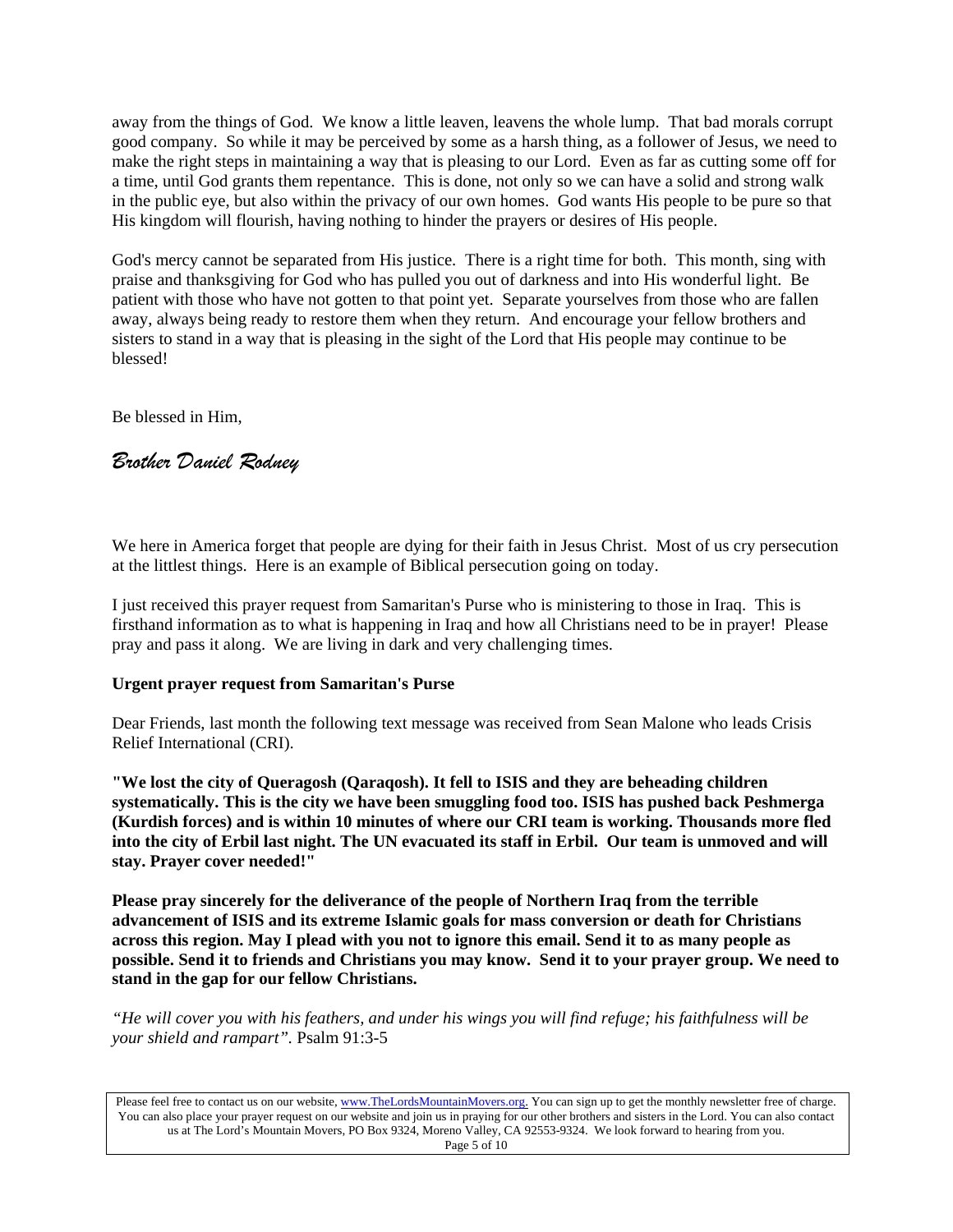

# **Calvary Church, Santa Ana**

Kevin S...............Is in Wasco, pray for his safety and salvation.

Kathy ..................Please pray for my sister Patty that she will receive salvation.

Bobby C..............Needs prayer for his addiction issues.

David & Jeannie M.

**Missionaries** 

to Kenya..............Back on leave pray for housing. Son to attend Moody Bible College, needs prayer. It is hard to leave Africa after 25 years. Pray for Jeannie's mom who is now in hospice care. ANSWERED PRAYER, SHE IS DOING MUCH BETTER NOW. FOUND HOUSING IN OREGON

Chet ....................Has throat cancer and will be undergoing treatments. Still recovering, but not singing in the choir yet.

Ralph .................Recovering from a coma. ANSWERED PRAYER, DOING MUCH BETTER, OUT OF HOSPITAL.

Pat M ..................Had serious back surgery and is doing great back at church. (Praise report) Almost back to normal.

Chip C.................Needs prayer for a back injury will be seeing a doctor soon. HE IS FULLY RECOVERED

Joanna..................Went through 12 hour surgery for cancer and needs prayer for recovery. WENT HOME TO BE WITH THE LORD AT THE FIRST OF THE MONTH. PRAY FOR THE FAMILIES HEALING.

Pat P....................Having a heart valve replaced. Please pray for her and her family. 90% RECOVERED BACK IN CLASS.

Trent B................Just completed OCS and started Ranger School.

Bill B. .................In hospice care, pray for him and his wife and two adult children.

# **Liberty Church, Moreno Valley**

Lee P........................Pray for his health issues and God's strength through them.

Baby Mary..........She is just about six months old and has severe heart problems and needs a transplant.

The Church……..Pray that God would continue meeting their financial needs in the coming year. Also the church is starting a recovery ministry to help those individuals who deal with addiction issues in their lives and the lives of their loved ones. Pray that our youth would have a greater impact on their peers.

Harold B .............Needs continued prayer for his recovery from a broken hip.

Please feel free to contact us on our website, ww[w.TheLordsMountainMovers.o](http://www.thelordsmountainmovers.org/)rg. You can sign up to get the monthly newsletter free of charge. You can also place your prayer request on our website and join us in praying for our other brothers and sisters in the Lord. You can also contact us at The Lord's Mountain Movers, PO Box 9324, Moreno Valley, CA 92553-9324. We look forward to hearing from you. Page 6 of 10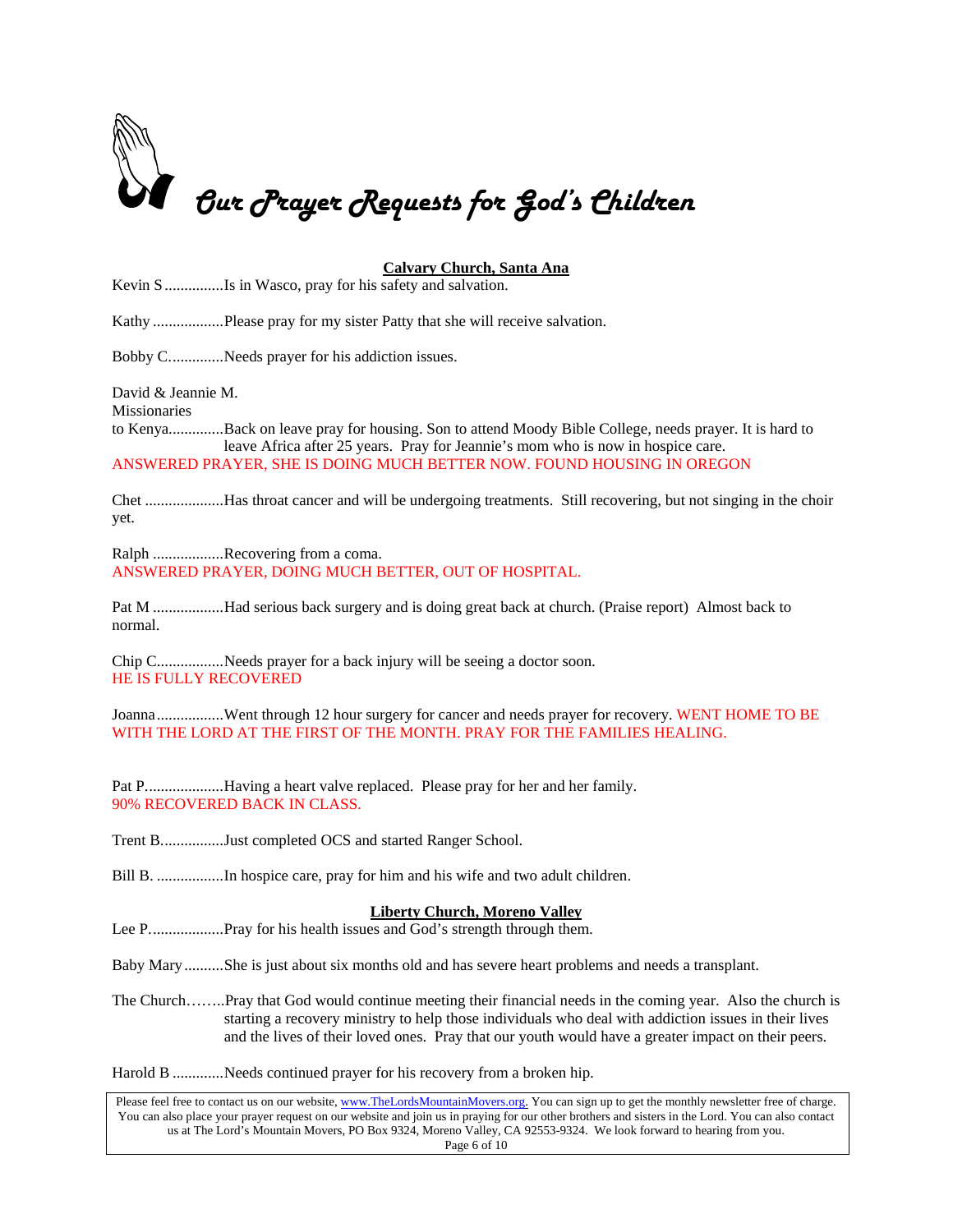Manny.................Prayer for their boy who just went into the Army.

Pastor Starr .........His wife Debbie is dealing with some severe health issues and needs your prayers

# **Harvest Valley Church, Santa Ynez**

- Congregation ......Pray that God will continue to bless and provide for their needs as they have reached out to so many. They are a real small church that has sent in thousands of life changing Bibles to men in prison. (I personally experienced God working through these gifts.)
- Mary & Bill ........Mary has gone through some health issues recently, but God chose to keep her with us. Her heart is healthy and we know that it is filled with God's love. The world might have seen that as a problem but not God or us. Amen!

# **California**

- David D ..............Pray that God would help him with serious family and personal issues and that he become strong in the midst of trials and temptations. Praying for a solid job. Pray for his wife and children as they go through these trials as well.
- Victor A..............Pray that God would open opportunities for him to begin teaching and preaching again.
- Faye A. ...............That God would bless and guide her in her musical ministry work.
- Carlos R..............Still not able to find a job. Fighting against depression and trying not to lose hope. Please pray for him. PRAISE REPORT: HE HAS BEEN BLESSED WITH A GREAT JOB IN THE SAME LINE OF WORK HE HAD BEEN DOING BEFORE.
- John B..................Needs prayer for favor with the court system and be vindicated for wrongful conviction.
- Steve L................Praying for wisdom and guidance in fulfilling the ministry God has given him. Looking for another home for sober living.
- Eddie S. ..............Continued reconciliation with family members. Needs a good job.
- Joanne R. ............Pray that God give her strength to overcome the loss of her grandson and that He would bless her for her many gifts, prayers, and love for those in need.
- Christine B..........Pray for her as she is fighting cancer, since insurance changes, she is having problems getting coverage for her treatments.
- Daniel R..............That his boss would be saved by faith in Jesus and the business would flourish. Praying for a home church to fellowship in. Salvation of his Dad and brothers. Have more patience with the lost who curse God and Jesus. Keep his eyes fixed on the cross daily.
- Tom C.................That God would bless him with a more fruitful job so he could be a blessing to others.
- Pete C. ................Prayer for God's will in his life as he steps into the next phase of his life.
- John Parish..........Needles California needs prayer for his health.

# **Florida**

Scott F.................Pray for resolution to his health issues and the safety of his children who are serving in the armed forces.

Please feel free to contact us on our website, ww[w.TheLordsMountainMovers.o](http://www.thelordsmountainmovers.org/)rg. You can sign up to get the monthly newsletter free of charge. You can also place your prayer request on our website and join us in praying for our other brothers and sisters in the Lord. You can also contact us at The Lord's Mountain Movers, PO Box 9324, Moreno Valley, CA 92553-9324. We look forward to hearing from you. Page 7 of 10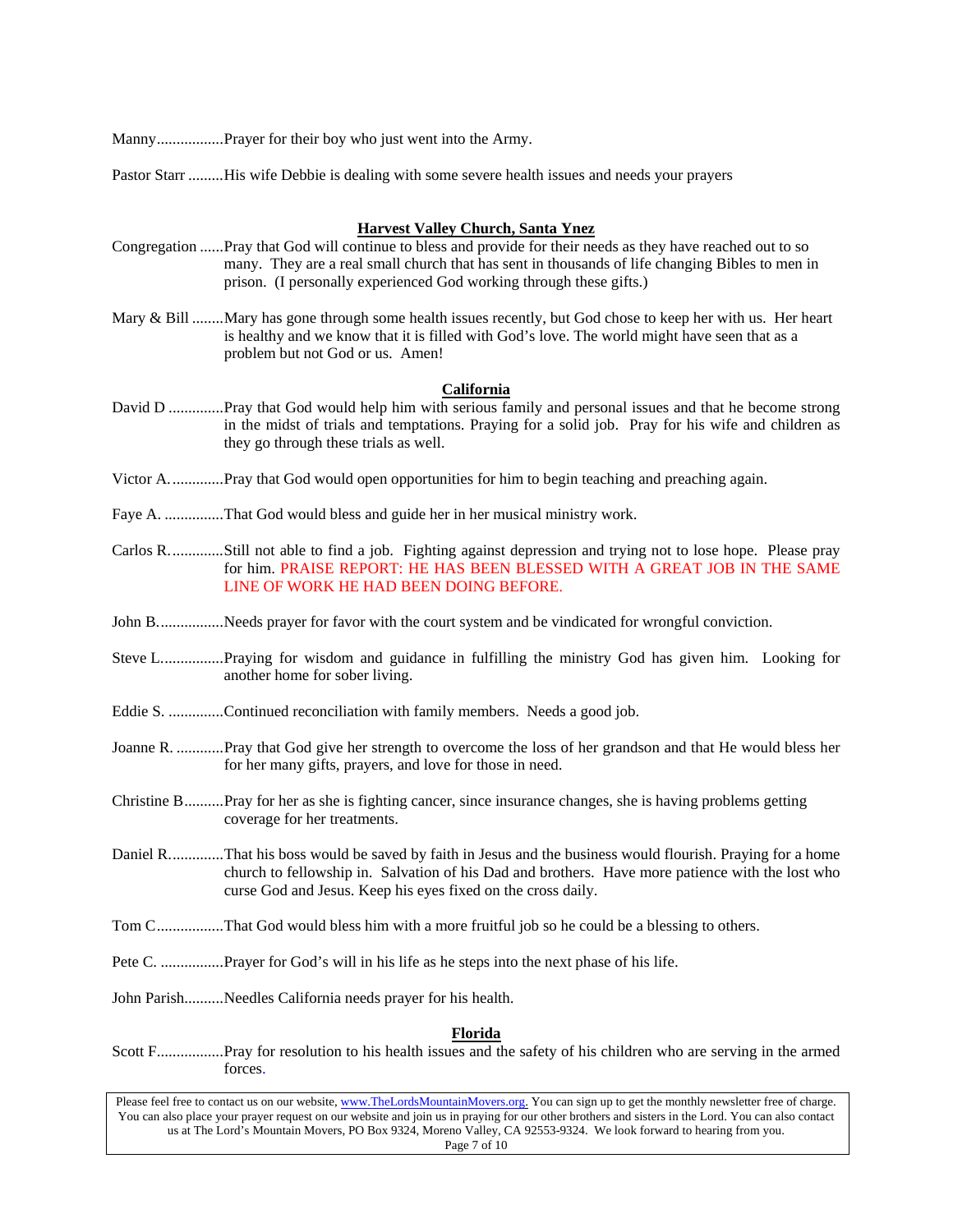### **Minnesota**

TJ & Julie W.......Pray for God's wisdom in conducting the marriage classes. ANSWERED: JULIE IS BACK HEALTHY AGAIN!

#### **North Carolina**

David's family ....Please pray for them as they grieve the loss of their son and pray that God will fill the tremendous void in their lives that is left from his passing on.

# **North Dakota**

Tyler ...................Please pray for Tyler as he seeks direction for his career aspirations. That he would continue doing well in college and in his relationship with the Lord.

#### **Washington State**

Stephanie ............We are praying that the Lord will convict and correct her. She is traveling down the wrong path and has a lot of people who care for her.

Todd S. ...............Pray that God will bring the right lady into his life to be his soul mate.

Wes & Ashley B. Prayer for strength as they work on becoming a new family. Wisdom is raising the children.

#### **Wisconsin**

Rick & Beth........This Christian couple need your prayers desperately as they face unthinkable circumstances in their lives.

Dr. White ............Prayer for his cancer. ANSWERED: LAST TWO TESTS SHOW NO CANCER! PRAISE GOD!

Mona & Willie....Pray for Willie as he gets ready to be with the Lord, and Mona as she deals with this loss.

#### **Guatemala**.

Benjamin A.........Praying to get Spanish Bibles for prisoners in Guatemala. Pray for the new, larger sanctuary being built around the old one since there isn't enough room for all who are coming to the services.

### **Kenya**

Larry S................Missionary to Kenya, is having health issues and needs prayers for strength and healing.

### **Ministries**

The Lord's Mountain

Movers ...............Pray for continued direction from God in where He wants the ministry to go and do. Also, for His guidance in obtaining the 501(c) 3 status for tax purposes.

Acts

Foundation..........Praying for continued support for their prison ministry.

Lost and Found

By Jesus .............Pray that the Lord would bless and increase their ministry. Pray for God to meet their financial needs this coming year.

Saving Grace

Homes.................God is bringing opportunities for expansion. Pray for His wisdom and discernment in every decision they face. Pray for their patience in God's timing.

Please feel free to contact us on our website, ww[w.TheLordsMountainMovers.o](http://www.thelordsmountainmovers.org/)rg. You can sign up to get the monthly newsletter free of charge. You can also place your prayer request on our website and join us in praying for our other brothers and sisters in the Lord. You can also contact us at The Lord's Mountain Movers, PO Box 9324, Moreno Valley, CA 92553-9324. We look forward to hearing from you. Page 8 of 10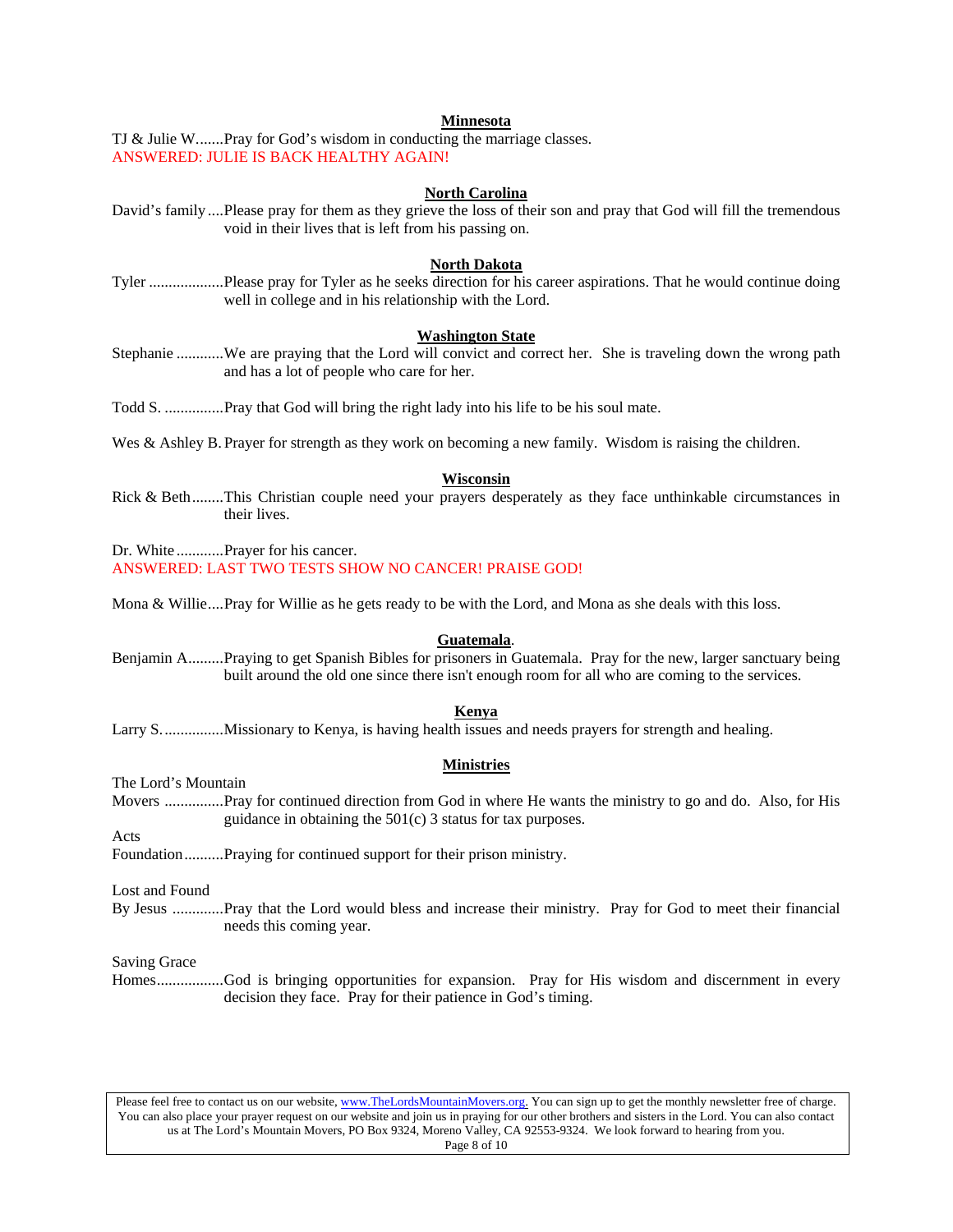# **Brothers in Chino**

Facility A............That God would continue to honor and direct their efforts in putting His church in order. Prayer for the chaplain, New Facility Captain, Prayer Team, Brown Card Volunteers, all chapel programs.

PARTIALLY ANSWERED: COMPLETED GUIDELINES AND ESTABLISHED SOUND LEADERSHIP

- Tom H.................He wants prayer for greater understanding and knowledge in the word of God. That God will also guide him as he shares God's word with others. Ex-wife (DeeDee is fighting cancer), Daughter (Megan) is having a baby girl soon, and his son (Joshua) is in fire fighters school.
- PARTIALLY ANSWERED: DEEDEE IS CANCER FREE! TOM HAS A NEW GRANDBABY GIRL!
- Larry K. ..............Pray that he will be guided by the Holy Spirit as he helps to lead the church back under the will of God.
- Bob G. ................Pray that God continues to restore family and friends back into his life.

#### **Brothers in Tehachapi**

- Gabriel S.............God's will for his family. Pray for his wife who has a cancerous lump in her breast. His sister and her husband need employment and housing. His older brother who has liver disease. Prayer for his son who is facing serious legal issues.
- PARTIALLY ANSWERED: COURT FOUND IN HIS FAVOR, AWAITING FINAL DECISION. GOD IS WORKING ON OTHER PRAYERS TOO.
- Kenny J...............Praying that the door for communication with his children will be opened up. Also that his son Jeff will be delivered from his addiction issues. Kenny needs a place to live upon his release. PARTIALLY ANSWERED: HAS A PLACE TO GO UPON RELEASE.
- Tim P ..................Pray for salvation in his family, and restoration with all his family members.
- Wallie R................Pray that God will continue to guide him towards a release date.

#### **Brothers in Chowchilla**

- Johnny L.............God would prepare him to get out and further the Lord's kingdom. Pray that God would open his eyes to the truth about His word.
- Trinity W. ...........Pray for his family's ministry and the men's home they desire to open in God's will.

#### **Brothers in Desert View**

- David P. ..............Pray that God will continue to guide him as he shares God's word and help him to be a good example to all the men and staff there.
- Greg F.................Sheila (his wife) needs prayer for her health and finances. That he and his wife can work some things out between them. That God will continue to use him. For his finances. Finances for Stephen to go to school (Ministry \$2500) Justin's camp fees (\$1000). Son Joshua who is in prison in Arizona and will be getting out in 2017, needs smooth transition. Pray for "The Cure" ministry, that God would have His way with it.
- Matthew R……...Deepen his relationship with God. Prayer for his cousin Johnny and the brothers in Tehachapi. Prayer for Yang's father**.**
- Yeng Y. ................Pray for his sister who is dealing with cancer, his father's health, and his family's salvation.

Please feel free to contact us on our website, ww[w.TheLordsMountainMovers.o](http://www.thelordsmountainmovers.org/)rg. You can sign up to get the monthly newsletter free of charge. You can also place your prayer request on our website and join us in praying for our other brothers and sisters in the Lord. You can also contact us at The Lord's Mountain Movers, PO Box 9324, Moreno Valley, CA 92553-9324. We look forward to hearing from you. Page 9 of 10